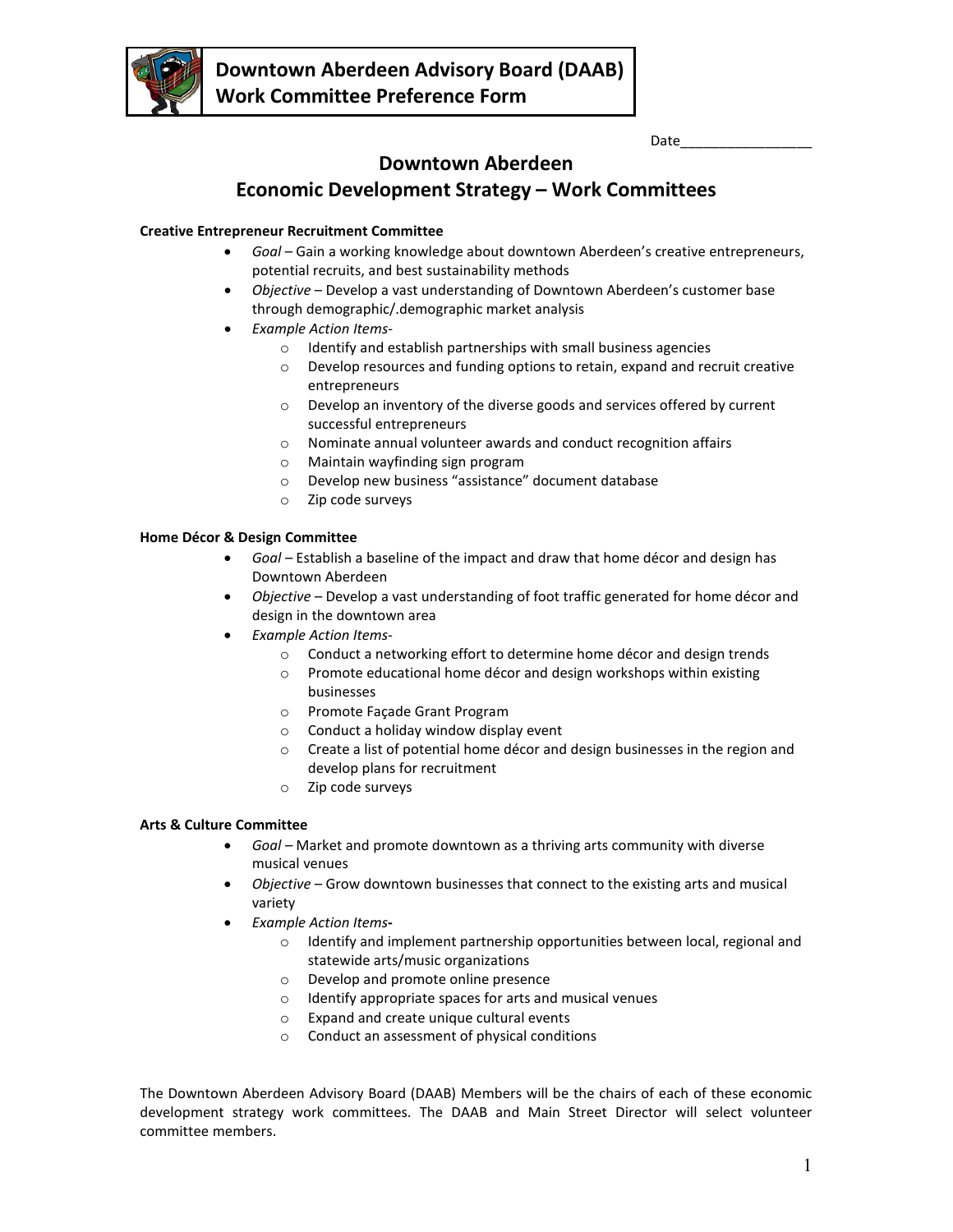The Downtown Aberdeen Main Street Program has adopted this interest form to be used by individuals interested in serving on a DAAB work committee. Downtown Aberdeen Main Street Program welcomes your interest and involvement. Applications are reviewed in conjunction with the goals and objectives of the organization each year. To ensure that you will receive full consideration, please answer all questions completely.

Return this application and supporting materials either in person, by mail or by email to Christian Haas at Aberdeen Town Hall, 115 N. Poplar Street, P.O. Box 785, Aberdeen, NC 28315 | [CHaas@townofaberdeen.net.](mailto:CHaas@townofaberdeen.net) For more information, call (910) 944-4506.

This information will be kept confidential.

#### **General Information:**

|  | Do you live in Aberdeen Town Limits? ___________ If so, how long? __________________________________ |
|--|------------------------------------------------------------------------------------------------------|
|  | What is your present relationship to the Downtown Aberdeen District? Please check all that apply.    |
|  |                                                                                                      |
|  | Merchant Community Partner Friend/Volunteer                                                          |
|  |                                                                                                      |

Please list your committee preferences below (*\*Options: Creative Entrepreneur Recruitment Committee / Home Décor & Design Committee / Arts & Culture Committee)*

| <b>First Choice</b> |
|---------------------|
|                     |

**Second Choice** Third Choice

**\_\_\_\_\_\_\_\_\_\_\_\_\_\_\_\_\_\_\_\_\_\_\_\_\_\_\_ \_\_\_\_\_\_\_\_\_\_\_\_\_\_\_\_\_\_\_\_\_\_\_\_\_\_\_ \_\_\_\_\_\_\_\_\_\_\_\_\_\_\_\_\_\_\_\_\_\_\_\_\_\_\_\_\_\_**

## **Committee History:**

Please list all public committees on which you are currently serving or have served.

Why do you wish to serve Downtown Aberdeen in this capacity? If additional space is needed, please attach a separate sheet.

\_\_\_\_\_\_\_\_\_\_\_\_\_\_\_\_\_\_\_\_\_\_\_\_\_\_\_\_\_\_\_\_\_\_\_\_\_\_\_\_\_\_\_\_\_\_\_\_\_\_\_\_\_\_\_\_\_\_\_\_\_\_\_\_\_\_\_\_\_\_\_\_\_\_\_\_\_\_\_\_\_\_\_\_\_\_ \_\_\_\_\_\_\_\_\_\_\_\_\_\_\_\_\_\_\_\_\_\_\_\_\_\_\_\_\_\_\_\_\_\_\_\_\_\_\_\_\_\_\_\_\_\_\_\_\_\_\_\_\_\_\_\_\_\_\_\_\_\_\_\_\_\_\_\_\_\_\_\_\_\_\_\_\_\_\_\_\_\_\_\_\_\_ \_\_\_\_\_\_\_\_\_\_\_\_\_\_\_\_\_\_\_\_\_\_\_\_\_\_\_\_\_\_\_\_\_\_\_\_\_\_\_\_\_\_\_\_\_\_\_\_\_\_\_\_\_\_\_\_\_\_\_\_\_\_\_\_\_\_\_\_\_\_\_\_\_\_\_\_\_\_\_\_\_\_\_\_\_\_ \_\_\_\_\_\_\_\_\_\_\_\_\_\_\_\_\_\_\_\_\_\_\_\_\_\_\_\_\_\_\_\_\_\_\_\_\_\_\_\_\_\_\_\_\_\_\_\_\_\_\_\_\_\_\_\_\_\_\_\_\_\_\_\_\_\_\_\_\_\_\_\_\_\_\_\_\_\_\_\_\_\_\_\_\_\_

\_\_\_\_\_\_\_\_\_\_\_\_\_\_\_\_\_\_\_\_\_\_\_\_\_\_\_\_\_\_\_\_\_\_\_\_\_\_\_\_\_\_\_\_\_\_\_\_\_\_\_\_\_\_\_\_\_\_\_\_\_\_\_\_\_\_\_\_\_\_\_\_\_\_\_\_\_\_\_\_\_\_\_\_\_\_ \_\_\_\_\_\_\_\_\_\_\_\_\_\_\_\_\_\_\_\_\_\_\_\_\_\_\_\_\_\_\_\_\_\_\_\_\_\_\_\_\_\_\_\_\_\_\_\_\_\_\_\_\_\_\_\_\_\_\_\_\_\_\_\_\_\_\_\_\_\_\_\_\_\_\_\_\_\_\_\_\_\_\_\_\_\_ \_\_\_\_\_\_\_\_\_\_\_\_\_\_\_\_\_\_\_\_\_\_\_\_\_\_\_\_\_\_\_\_\_\_\_\_\_\_\_\_\_\_\_\_\_\_\_\_\_\_\_\_\_\_\_\_\_\_\_\_\_\_\_\_\_\_\_\_\_\_\_\_\_\_\_\_\_\_\_\_\_\_\_\_\_\_ \_\_\_\_\_\_\_\_\_\_\_\_\_\_\_\_\_\_\_\_\_\_\_\_\_\_\_\_\_\_\_\_\_\_\_\_\_\_\_\_\_\_\_\_\_\_\_\_\_\_\_\_\_\_\_\_\_\_\_\_\_\_\_\_\_\_\_\_\_\_\_\_\_\_\_\_\_\_\_\_\_\_\_\_\_\_

#### **Education:**

Please list your educational background. Include name of all schools attended plus any certification programs completed. Resume may be attached if needed.